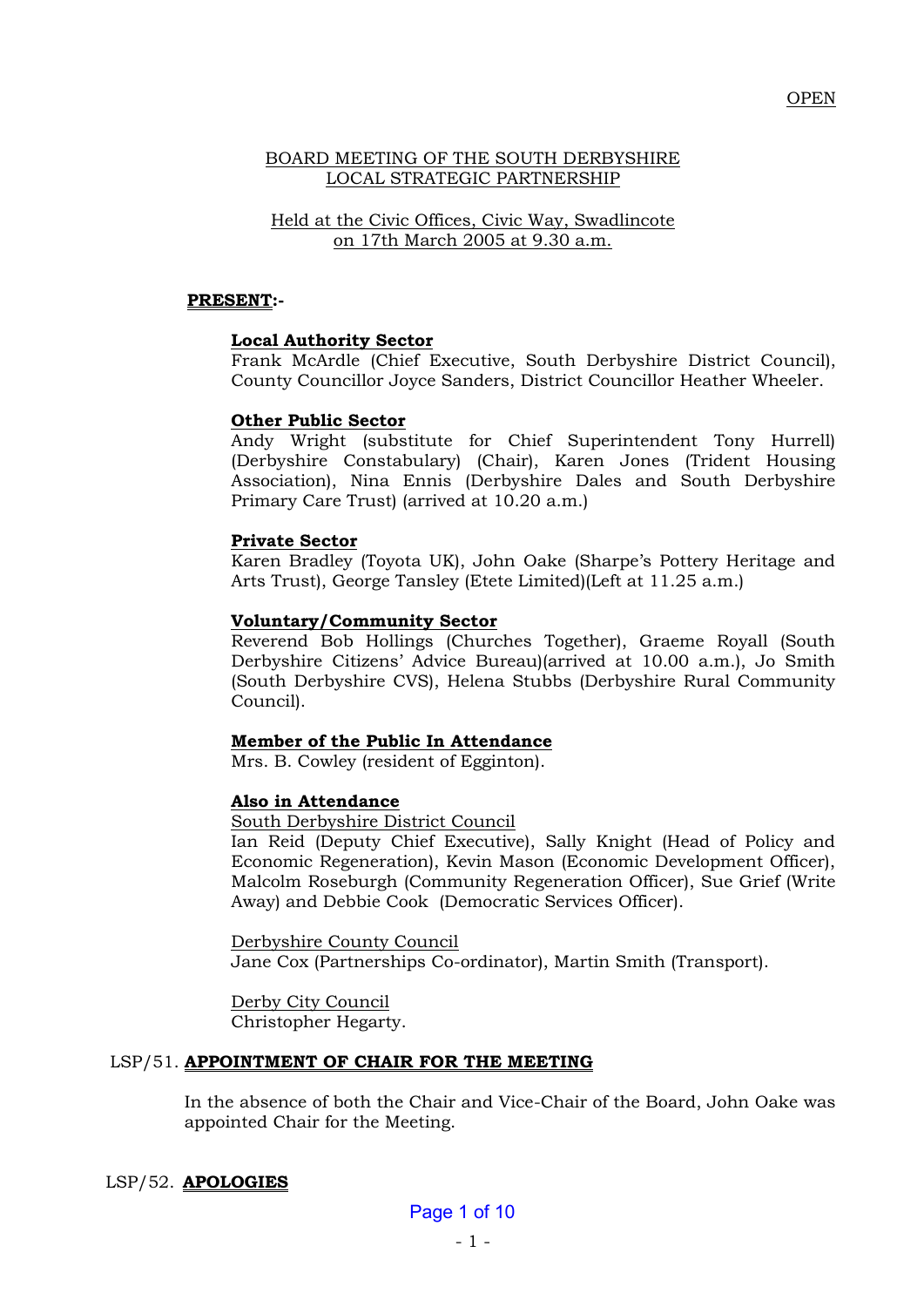Apologies for absence from the Meeting were received from District Councillor Barrie Whyman M.B.E. (Vice-Chair), District Councillor John Wilkins, Chief Superintendent Tony Hurrell (Chair), Clare Williamson (Learning and Skills Council), Susan Bell O.B.E. (National Forest Company), Sharon Forton (Derbyshire Chamber), Graham Keddie (Nottingham East Midlands Airport), Glenys Williams (Old Post Regeneration Association) and Maria Hallam (GOEM).

# LSP/53. **MINUTES**

The Minutes of the Board Meeting held on 13th January 2005 were taken as read, approved as a true record and signed by the Chair.

# LSP/54. **DERBYSHIRE COUNTY COUNCIL – LOCAL AREA AGREEMENT**

Frank McArdle referred to the report on the Agenda introducing Local Area Agreements, aiming to strengthen partnership working in Derbyshire. The report stated that Derbyshire had the foundations in place to deliver challenging Local Area Agreement (LAA) outcomes which reflected national and local priorities. Mr McArdle advised the Board that it was being asked to endorse the principles of the agreement. It was expected that sustainable communities would become operative in 2006/07. The framework document circulated was to be developed over time and it was currently at its second draft stage. The voluntary sector would be engaged in the next level of underpinning the document. George Tansley referred to Derbyshire County Council being the accountable body and queried its influence. In response, it was advised that Derbyshire County Council had raised a caution that such agreements encouraged more bureaucracy on the County Council but it was looking at ways to persuade the Government Office that this issue was a matter of trust. Derbyshire County Council realised that it gave a problem and would attempt to ensure that all funds were passported. Councillor Mrs. Wheeler advised that it would be sensible for the LSP to write to Derbyshire County Council emphasising that bureaucracy needed to be minimised in this regard and was advised by Mr. McArdle that Derbyshire County Council were not looking to impose further bureaucracy. Jane Cox (Derbyshire County Council's Partnerships Co-ordinator) advised that the LAA's were being managed by the Derbyshire Partnership Forum. County Councillor Joyce Sanders agreed to take back the comments to the County Council. To conclude, the Board agreed to write to Derbyshire County Council confirming the LSP's understanding of the situation and in the meantime endorse the principles of the agreement.

(At this point in the Meeting, Mr. McArdle gave his apologies and left the Meeting. Ian Reid subsequently substituted for Mr. McArdle accordingly).

# LSP/55. **PRESENTATION BY DERBYSHIRE COUNTY COUNCIL – LOCAL TRANSPORT PLAN 2**

Martin Smith of Derbyshire County Council referred to the County Transport Plan for 2006-2011. This plan incorporated the policies and objectives of Derbyshire County Council with regard to transport. It was not a bidding document, it was a set of indicative financial indications. Initial funding for the plan was £17.8 million but this was less than the County Council had received previously. Over the five year period of the Plan this funding rose to £20.8 million and of that,  $\frac{2}{3}$  was for maintenance and  $\frac{1}{3}$  was the integrated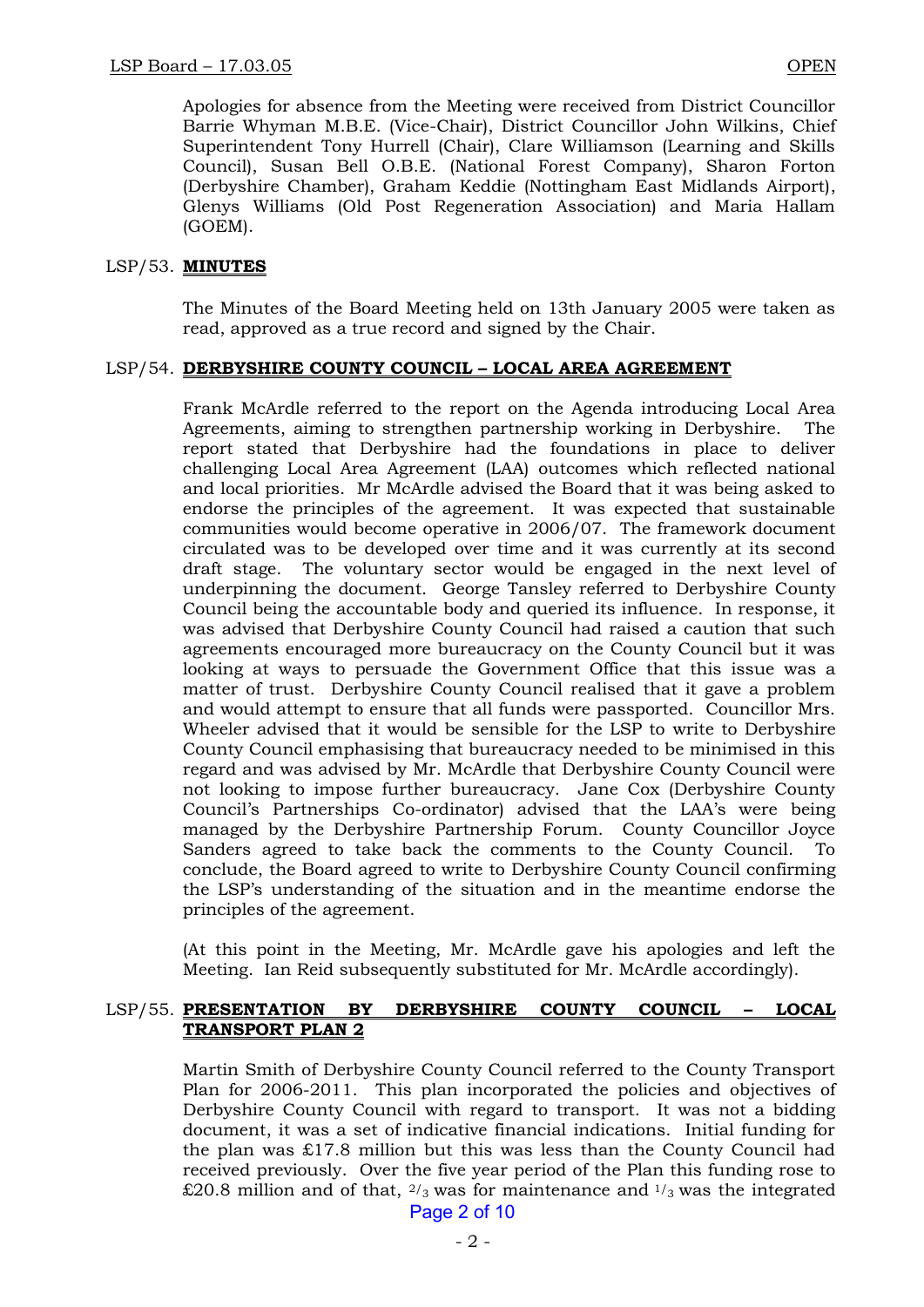transport block allocation (road safety, bus enhancement etc.). It was reported that only road schemes under £5 million would be considered under the auspices of this plan. Any project over £5 million would be subject to a separate bidding process. The Board was advised that large schemes had not been undertaken in the past through the Local Transport Plan due to the perceived unfairness to the rest of the County. It was reported that the Local Transport Plan needed to identify where and how money was to be spent and whether schemes offered value for money. The purpose of the presentation was to ascertain from the Board how it wished to be involved in the production process of the plan. A joint transport plan with neighbouring authorities was currently being developed and would form part of the Local Transport Plan. A provisional plan was to be produced by the end of July 2005.

(At this point in the Meeting, Graham Royall arrived.)

Christopher Hegarty of Derby City Council referred to the City Council's Transport Plan. The Derby Joint Local Transport Plan covered and the travel to work area surrounding the City. This Plan would concentrate on the four areas:- improving accessibility, reducing congestion, improving road safety and improving air quality. For the first two years of the Plan, the funding received would be reduced compared to that received previously. The major scheme currently in existence, being the Derby Inner Ring Road costing more than £5 million was discussed. Public consultation had been undertaken at ten locations in the City between November and December 2004, the result of which indicated that the public wished to see more spending on public transport. The Board was advised that action needed to be taken to reduce the projected 30% increase in traffic in the City by 2021. Officers were open to suggestions of schemes. At the end of the five years, £3.9 million would be available to spend accordingly.

John Oake referred to passenger rail and efforts being made to reintroduce the Ivanhoe line. He also talked about sustainable leisure and tourism for the area, referring to cycleways and footpaths etc.

With the permission of the Chair, Mrs. Cowley made a plea for help at Egginton with public transport provision as elderly residents of the village were having difficulty getting to the nearest Post Office outside the village. Jo Smith of the CVS referred to the Community Strategy's Opportunities for All section, which looked at how such issues could be addressed. She stated that lots of volunteers had information to assist in this area and there was a need to capture all this knowledge and feed into the consultation process on the County Transport Plan. The Deputy Chief Executive referred to the LSP Forum being an ideal opportunity for such consultation.

It was agreed that the County Transport Plan consultation could be undertaken at the LSP Forum Meeting on 28th July 2005 and the Provisional Transport Plan could be placed on the agenda for that Meeting accordingly.

(At this point in the Meeting, Nina Ennis arrived).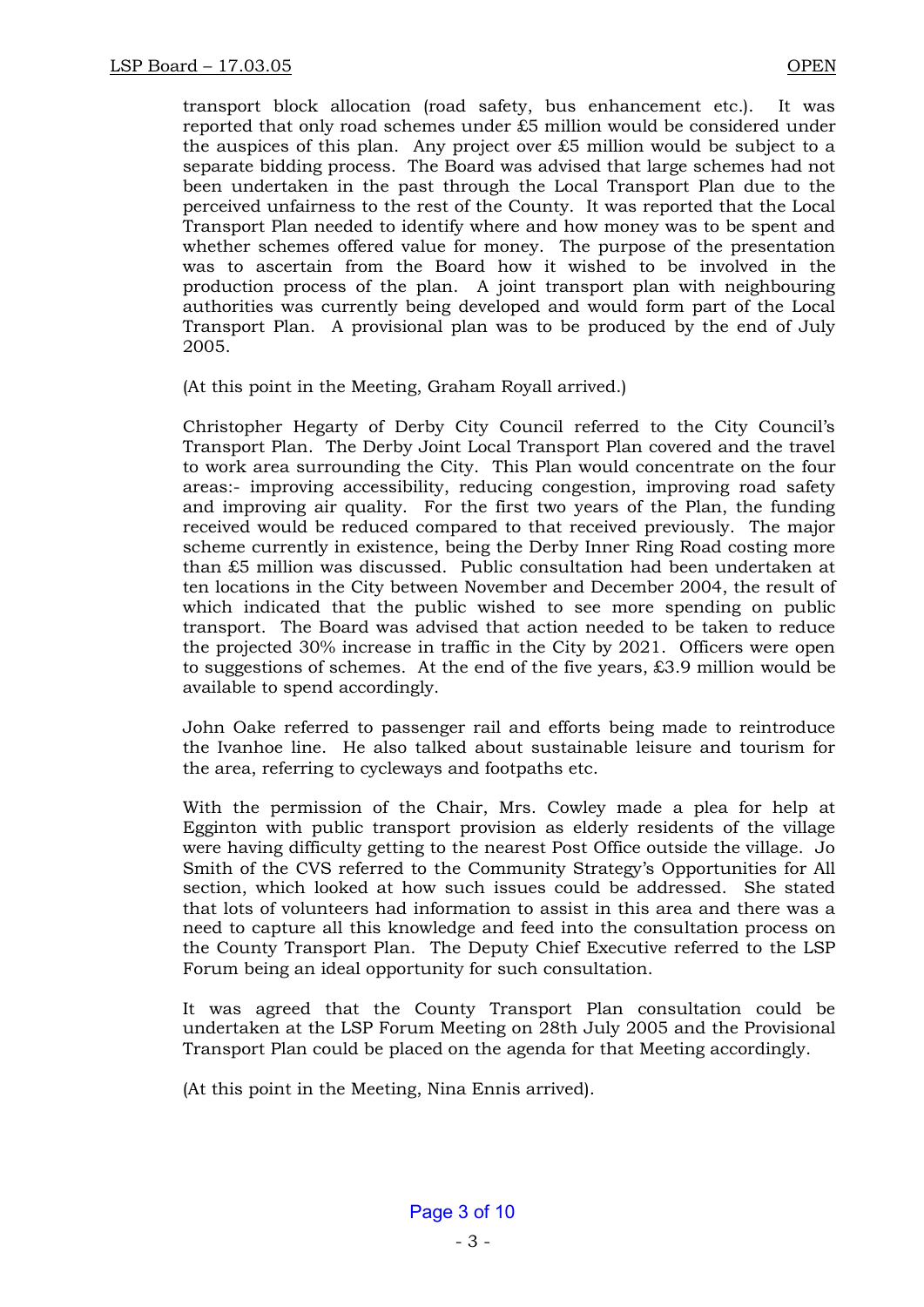### LSP/57. **LSP BOARD – STRUCTURES AND WORKING ARRANGEMENTS**

The Board was advised that at the present time all of the work of the Partnership was directed through the Board. Whilst all partners could bring matters to the attention of the Board, the agenda was formulated by the District Council (as secretariat) in consultation with the Chair. Theme based Task and Finish Working Groups had been established to support the development of the Community Strategy. Initially, the Board took the view that it did not want to place the Working Groups on a more permanent footing until the Community Strategy themes had been confirmed. However, at the end of last year a Vibrant Economy Group was established formally in order to manage and monitor funding bids to Derby and Derbyshire Economic Partnership in the context of an agreed Business Plan. The District Council had also provided administrative support to the Working Groups. As the Community Strategy was shortly to be finalised, it was felt an opportune time to review current structures and working arrangements to ensure that they supported the delivery of agreed actions.

The Board was advised that the proposals focused on two areas:- Working Groups and the need for a Strategic Co-ordination Group that would act as an interface between the Board and the Working Groups. It was proposed that six Task and Finish Working Groups based on the agreed themes of the Community Strategy should now be established formally. These groups would be responsible for delivering the Community Strategy, monitoring trends within their thematic area and planning for the future. The Vibrant Economy Group would have additional responsibilities in relation to funding bids and business planning, as at the present time. In terms of membership, there was an opportunity to build on existing partnerships, such as the Crime and Disorder Partnership to rationalise further working arrangements. With respect to administrative support, it was proposed that this should rest with the Chair and his/her own organisation. It was felt the added benefit of this approach was that it would provide development opportunities for employees who might not necessarily be involved in partnership working on a day to day basis.

The Strategic Co-ordination Group would be a newly formed group to sit between the Board and the Working Group. It was envisaged that membership would comprise the Chair and Vice-Chair of the Board along with the Chairs of Working Groups. The District Council, assisted by Derbyshire County Council would provide administrative and technical support. The main responsibilities of this group would comprise:-

- (1) Formulating the agenda for Board Meetings.
- (2) Managing performance
- (3) Ensuring a co-ordinated and consistent approach to cross-cutting issues, and
- (4) Managing finances and developing plans to put the Partnership on a sound financial basis in the long term.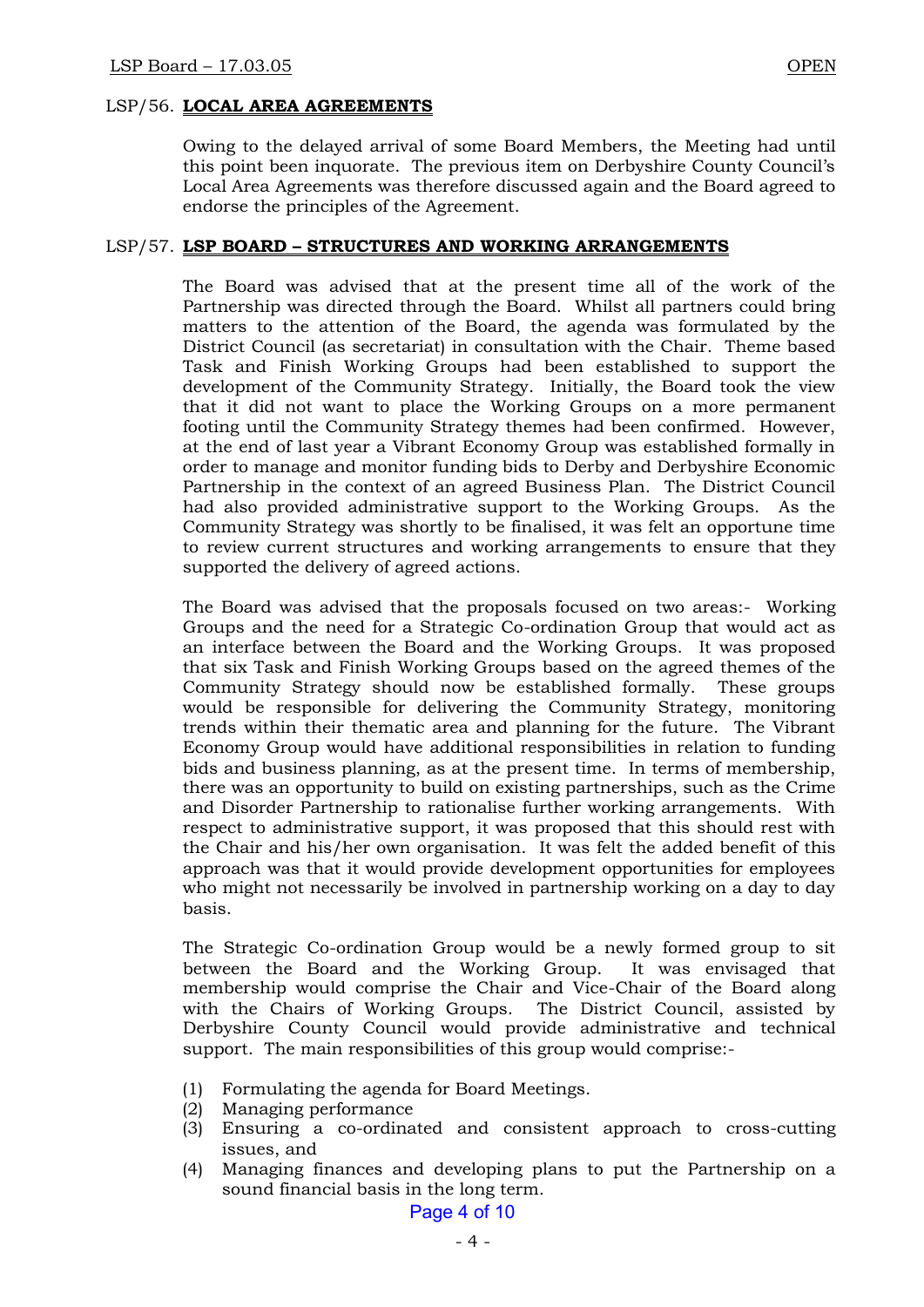George Tansley advised that in certain circumstances the Chair of a Working Group would need to be changed according to the particular topic being discussed. Sally Knight advised that Tony Hurrell had stated he did not want the proposed arrangements to result in a "Board 2". Jo Smith advised that it was important that the Strategic Co-ordination Group focused on progressing action rather than developing policy.

The recommendations as outlined above were received and welcomed in principle. It was agreed that further discussion should be held regarding the Board's constitution and delegated powers.

### LSP/58. **FINALISING THE COMMUNITY STRATEGY**

Members were reminded that at the AGM and Forum event held on 27th January 2005, a series of breakout sessions were held to explore with local people and other stakeholders priorities and actions for inclusion in the Community Strategy. During February, meetings of the six thematic working groups were held to consider the views and ideas expressed at the Forum and to begin the process of confirming priorities and developing the Year 1 (2005/06) Action Plan. The Working Groups had considered that changes should be made to two of the twelve priorities presented at the Forum as follows:-

### Theme 1 – Safe Communities

The Working Group was proposing that "Crime Prevention and Reduction of the Fear of Crime" should be replaced by "Reduction in the Fear of Crime" to reflect the fact that the District had a low crime rate and to reinforce feedback from the Citizens Panel about the need for help-lines etc.

### Theme 2 – Creating Opportunities for All

The Working Group was proposing that "Reducing Social Exclusion by providing fair and equal access to services for everybody" should be replaced by "Improving Social Inclusion by providing fair and equal access to services for everybody" in order to be more positive about this issues. A full list of the priorities including the proposed changes was circulated and the Board approved these priorities for inclusion in the Strategy.

The Board was advised that Working Groups had also begun the task of identifying action for inclusion in the Year 1 Action Plan and it was fair to say that some groups were at a more advanced stage than others. A list of the main action areas proposed by the Working Groups from which more detailed proposals would be developed was circulated. It was reported that during the process of confirming action areas, a number of cross cutting issues were identified by Working Groups. These included communication and consultation, resources, rural proofing, transport, environmental sustainability and workforce skills and development. The approach adopted had been to refer the issue to the most appropriate Working Group (principally, Opportunities For All). However, the Board would need to reassure itself of the robustness of this approach. A further issue for the Board concerned plans by the Healthier Communities Working Group to develop an action relating to housing as part of its second priority "Better support to vulnerable people and families to improve their health and wellbeing". Unfortunately, this had not been explored at the Forum Event due to time constraints. The Working Group considered that this issue should be revisited prior to finalising the action areas. A proposal for the

Page 5 of 10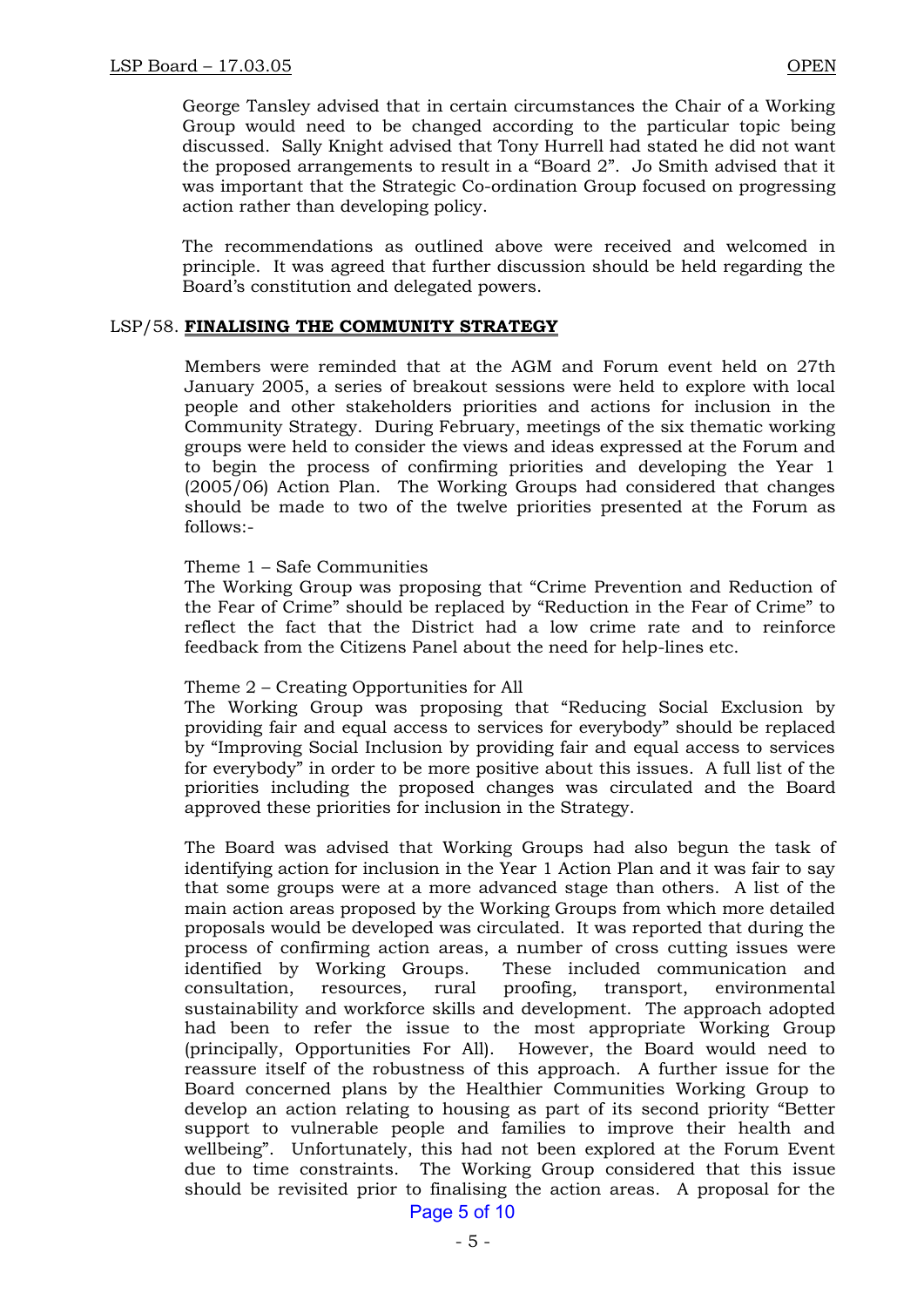Board to consider was outlined as "reducing the number of vulnerable people and families living in non-decent homes".

The Board approved the action areas circulated including the housing proposal outlined above and authorise the Chair of the Board to take the necessary action to ensure that cross-cutting issues had been addressed satisfactorily in the Strategy.

# Form and Content of the Community Strategy

The Board was advised that it was proposed that the Community Strategy should be a concise document of approximately a dozen pages backed up by a detailed Action Plan, which would be reviewed and "rolled forward" annually. It was also proposed that a public relations/media professional should write the Strategy document based on the following framework:-

- (1) Introduction to the Community Strategy
- (2) The Area (factual), promotional and positive
- (3) How we got here
- (4) The Themes challenges, priorities, action areas, what will change

The Board was advised that there was a need to produce the final version of the Strategy by the end of March in order to focus on the more important task of delivering action that would benefit the citizens of South Derbyshire. The Board agreed to endorse the proposed form and content of the Strategy, agreed the use of a public relations/media professional to write the document and authorise the Chair of the Board to approve the final version of the document prior to printing and distribution. Arising from the above resolution, it was agreed that an electronic version of the proposed Community Strategy would be circulated to Board Members electronically prior to its printing and distribution if time constraints allowed.

Nina Ennis queried distribution of the Community Strategy and was advised that this was to be considered. Reverend Hollins asked if there were any plans for a 'road show' to distribute the document and was advised that such an idea could be incorporated into the promotional strategy which included taking the document to the District Council's Area Meetings etc. Helena Stubbs of the Derbyshire Rural Community Council expressed concern that the Opportunities for All Thematic Group was quite small and stated that this issue needed to be addressed.

# Year One Action Plan

The Board was advised that some work needed to be undertaken by Working Groups to translate the action areas into specific actions/projects with clear targets and outcomes that would be evident to the people of South Derbyshire. Like the Strategy document, there was some urgency in finalising the Action Plan so that delivery could commence as soon as possible. The Board agreed to ask Working Groups to complete their sections of the Action Plan by mid-April 2005 and authorised the Chair of the Board to approve the final version of the Action Plan. The Board was advised that the Chair of the Board had previously advised that he wanted accountabilities to be made clear within the Action Plan.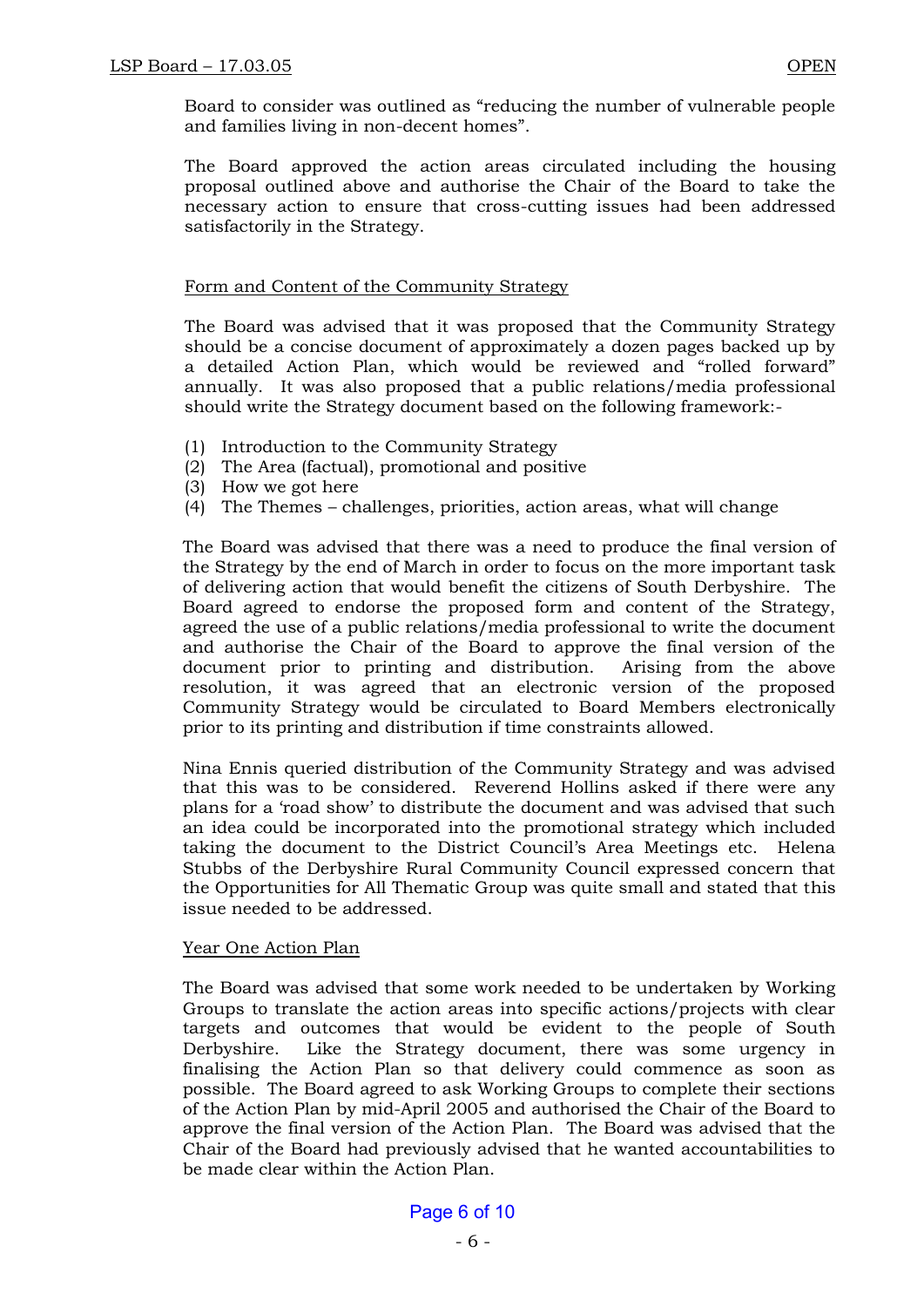Nina Ennis thanked Ian Reid and his team for the work, which had been undertaken on the Community Strategy. Ian Reid reflected those thanks back to the Members of the Thematic Groups for the work they had undertaken.

## LSP/59. **DERBYSHIRE COUNTY COUNCIL LSP FUND**

Jane Cox advised the Board that as a partner of all the Local Strategic Partnerships throughout the County, Derbyshire County Council was keen to support the work and ongoing development of the District-based partnership. The County Council had therefore established a fund to support projects undertaken by LSPs. Grants were available to support projects that developed further the LSP and/or the Community Strategy. Examples of projects that could receive grants from this fund were outlined. The Board was advised that the County Council would ensure the grants for projects were fairly and equally shared across District-based LSPs throughout Derbyshire. The share of the grant that each LSP would be entitled to for projects should be proportionate to the number of Districts covered by the LSP. This would ensure that LSPs that covered more than one District were not disadvantaged by the process. The general conditions for this Scheme and an application form was circulated for information.

### LSP/60. **CONSULTATION WITH HARD TO REACH GROUPS**

Jo Smith declared a prejudicial interest in this matter and left the room for the duration of the item. John Oake declared a personal interest in this matter.

The Board was advised that the South Derbyshire CVS, supported by People Express were tasked with consulting Hard to Reach Groups on the Draft Community Strategy. The definition of 'hard to reach' was very broad, being those people who had traditionally not had the opportunity to comment either on how or what services were delivered or to contribute to the planning process. The results of this process were reported to the Board at its last Meeting and presented to the Forum at the Annual General Meeting in January 2005. The Board was informed that because of the very short timescale available, the pre-Christmas timing and the fact that this consultation closely followed the Crime Audit meant that some of the identified groups were not accessed. In particular it was not possible to make sufficient contact with the Black Minority Ethnic (BME) and Gay Lesbian Bisexual and Transsexual (GLBT) Groups which probably represented a substantial 10% of the District's population.

The development of the Strategy and its consultation process had revealed the need for consistent and meaningful consultation. One of the recommendations to the Board as part of the proposed Community Strategy's Action Plan would be to determine and agree a consultation and communication protocol including the Hard to Reach Groups. In addition, the Board was aware that although the Community Strategy would soon be completed it would need to be monitored and updated regularly. The Action Plan would need to be reviewed annually and new targets/proposals suggested. The timetable for this process would need to be linked with the Forum and Annual General Meeting and would therefore require a consultation process to be carried out prior to these events. It was reported that the CVS remained happy to be the consultation vehicle for the Hard to Reach Groups. The original consultation exercise was to have cost some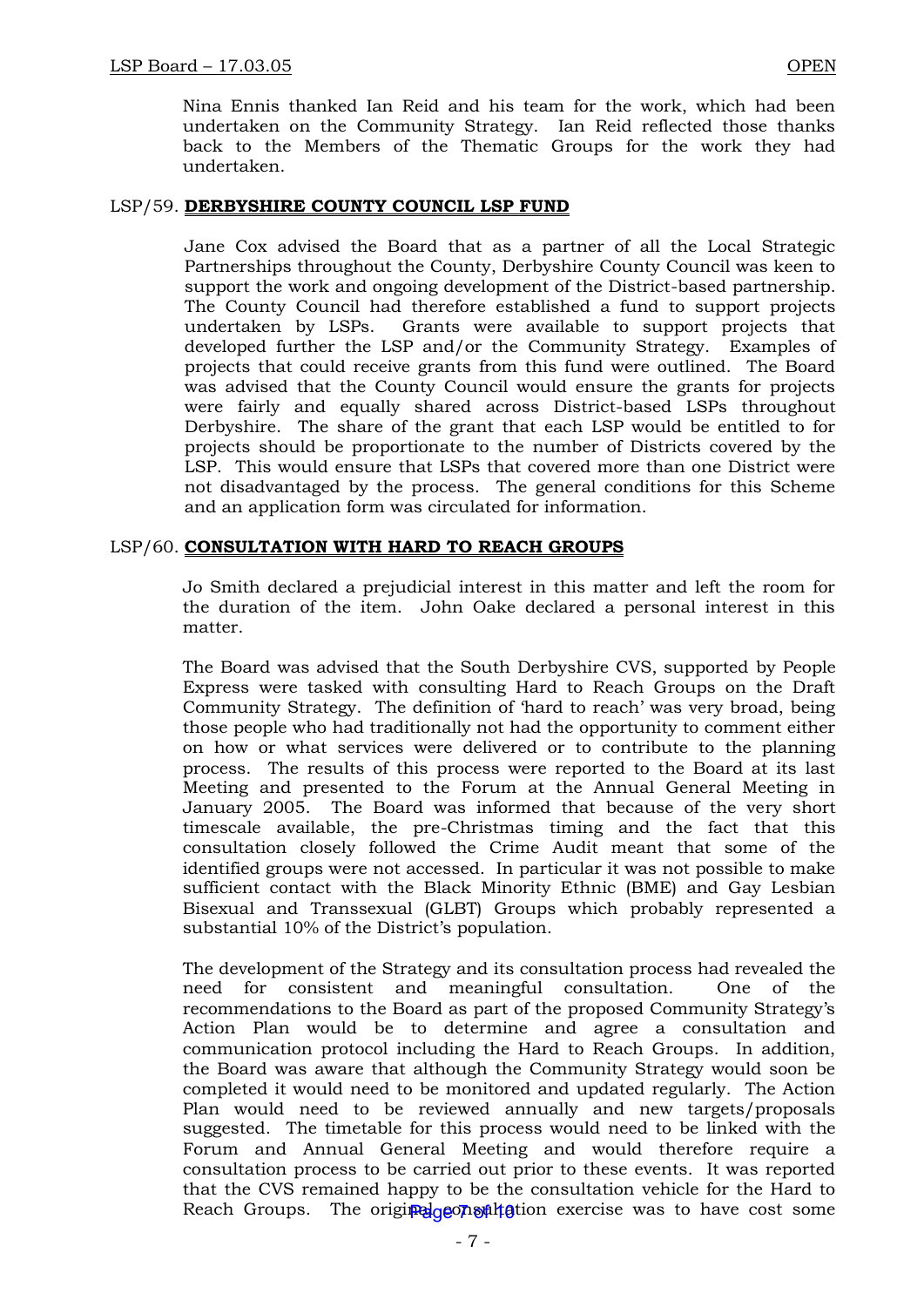$£15,000$  but there was an underspend of £4,000 (as there was insufficient time to include BME and GLBT Groups). Nevertheless the CVS had indicated that a more inclusive consultation exercise could be undertaken for approximately £13,000 (although unplanned events would be additional and more expensive). To be able to provide such a service and in order to plan work and adjust staffing levels the CVS had requested that the Board give consideration to providing an annual amount for such services.

Councillor Mrs. Wheeler expressed concern that there had been no consultation undertaken with BME Groups. She wanted confirmation that this was going to be undertaken before committing further. Ian Reid, advised that the Council now had BME representation on the Values and Attitudes Group and engagement with BME groups was improving. George Tansley stated that the cost for such work should reduce over the years as the organisation should become better at it. Nina Ennis queried whether the Board gave a steer as to the Groups it wished to reach. It was felt that there was a need to identify a plan where gaps were identified and consider how to target such Groups. The Board needed to be mindful that if the work was to be undertaken by the CVS, future planning was required. It was agreed to discuss this matter at a future Board Meeting. The Board agreed to consider offering the South Derbyshire CVS a Service Level Agreement to carry out consultation with the Hard to Reach Groups. It also agreed that before this could be achieved a more definite consultation strategy with options for delivery should be the subject of a future report to the Board.

# LSP/61. **BUSINESS PLAN UPDATE 2004/05**

(John Oake declared a personal interest in this matter).

The Board was reminded that it had been contracted by DDEP to deliver a number of projects originally submitted within a Business Plan to spend  $£150,000$  of DDEP grant in the financial year  $2004/05$ . The Council, acting as the accountable body for the Partnership had issued individual funding agreements to the lead partners for projects detailing financial and output targets based on their approved submissions. As reported previously, due to the loss of the Swadlincote Regeneration Route Project, approval was sought from DDEP to amend the original Business Plan. A request was approved for an increase in grant of  $£12,500$  to the National Forest Business Grants Project and a grant of £12,500 for a new project to start work on the tourist information facility at Sharpe's Pottery. Details of project progress for the West Street Redevelopment (Phase One), the Findern Access Centre, the National Forest Business Grants, the Grid, Credit Union Outreach Services and tourist information point at Sharpe's Pottery (Phase One) were outlined. The Board noted the progress made in relation to the 2004/05 Business Plan.

# LSP/62. **DDEP EXPRESSIONS OF INTEREST/BUSINESS PLAN 2005/06**

The Board was reminded that DDEP had confirmed a grant of  $£150,000$  to the South Derbyshire Local Strategic Partnership in the 2005/06 financial year. The grant allocation was made up of £90,000 capital and £60,000 revenue and must be at least 50% match funded with a minimum total project value of £50,000. Projects must contribute to both the LSPs Economic Development Strategy and to DDEP Tier 3 Outputs and complete spend by 31st March 2006. The timetable for project submissions was that initial proposals should be submitted by 28th February 2005 and full applications made by 30th  $\frac{20050}{90}$  In order to comply with the guidance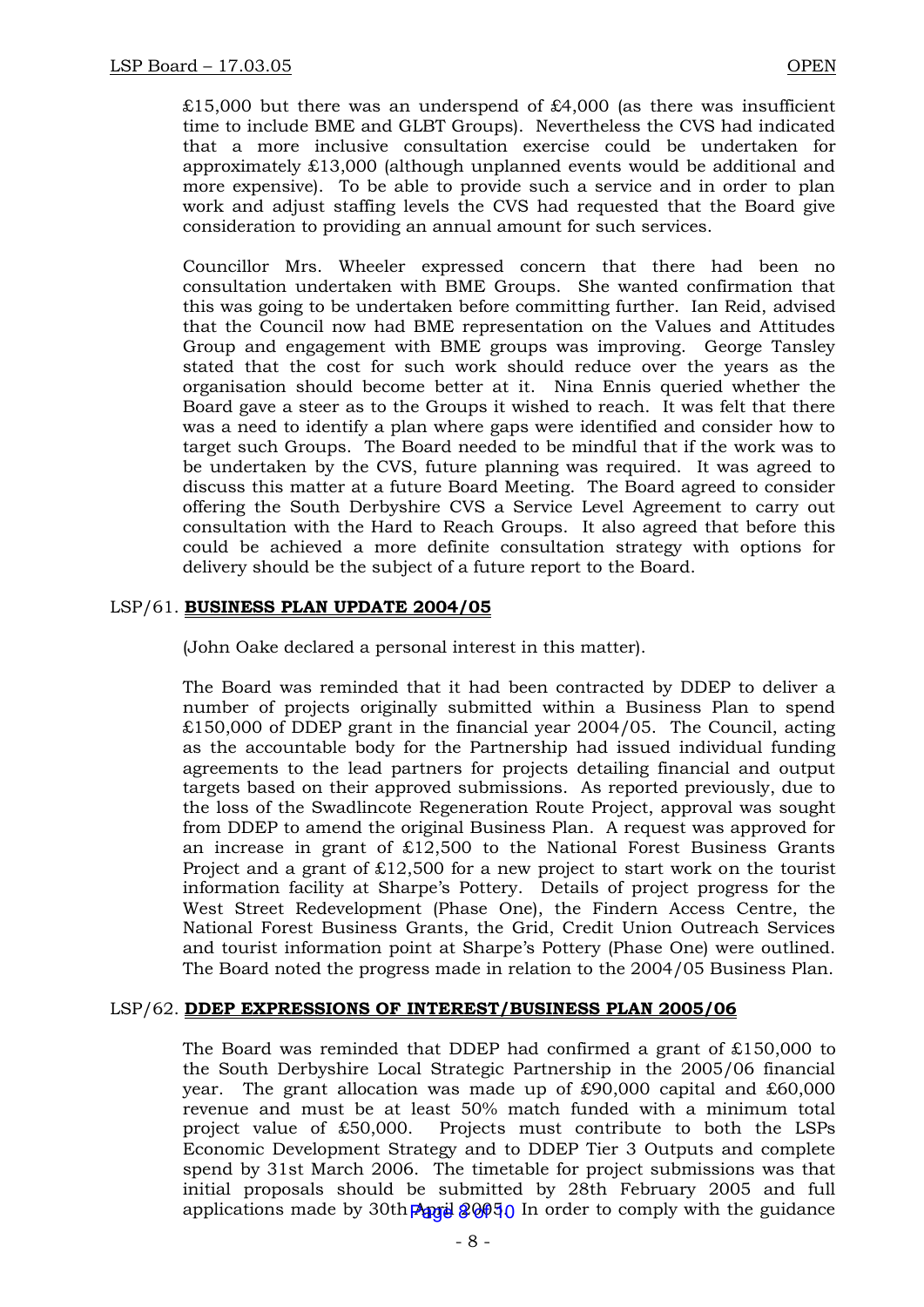and meet the prescribed timetable the Board agreed to reconvene the Vibrant Economy Theme Working Group and task it with realising a Business Plan for 2005/06.

It was reported that the Group had now met four times and agreed for six projects to be forwarded as expressions of interest following a prioritisation exercise assessing various projects' potential to deliver economic development outcomes and Tier 3 outputs, attract match funding and fit with the priority issues and actions within the Draft Community Strategy. This had been summarised in a separate document to the Board.

Expressions of interest for four of the six projects (National Forest Business Grants, Swadlincote Area Regeneration Study, CVS Social Enterprise and DCC Access to Work) were sent to DDEP. DDEP were advised that two further projects would be submitting expressions of interest outside the prescribed timetable. In the case of the Tourism Information Facility project (Phase 2), the delay was caused by further detailed preparation work being undertaken by a consultant. In the case of the business support network project, more time was needed to clarify match funding and other issues. The Board was advised that DDEP had indicated informally that the four submitted and two delayed expressions of interest were suitable projects for their consideration and suggested that they worked-up into full applications. This request had been passed on to lead partners. In line with DDEP's offer and the needs of two of the projects (CVS Social Enterprise and DCC Access to Work) priority early consideration had been requested so that subject to a successful appraisal, the projects could commence as early as possible. DDEP were able to accommodate the request although it did potentially leave the Partnership with some difficult decisions in relation to finalising the Business Plan. It was reported that to date, the Vibrant Economy Group had proceeded on the basis of supplying DDEP with project information requiring grant above the £150,000 allocation. This was done deliberately in case of project failure or availability of additional funds. However, due to the potential early approval and start of two projects and the late submission and unknown costs of two other projects, then submitting a neatly finalised plan might be problematical. The Vibrant Economy Group was scheduled to meet on 22nd March 2005 and would address this issue. The Board was asked to note that the District Council had been asked to work-up facelift works on SDDC industrial sites as a contingency project in the event of other projects failing to deliver.

The Board noted the progress made and approved the direction reported in relation to the 2005/06 Business Plan.

# LSP/63. **NEWS FROM PARTNERS**

Jane Cox of Derbyshire County Council reported that the Derbyshire Sports Forum had now completed its review and was in the process of appointing a director who would attend the Derbyshire Partnership Forum in September 2005. Discussions would be commenced at this time with a view to looking at actively engaging partners.

John Oake advised that Sharpe's Pottery had recently asked for publicity to recruit volunteers. A false headline had however stated that Sharpe's had a crisis due to annual visitor numbers. John Oake advised the Board that these headlines were incorrect and in fact the facility was delivering above the service level agreement and accordingly it just needed more volunteers.